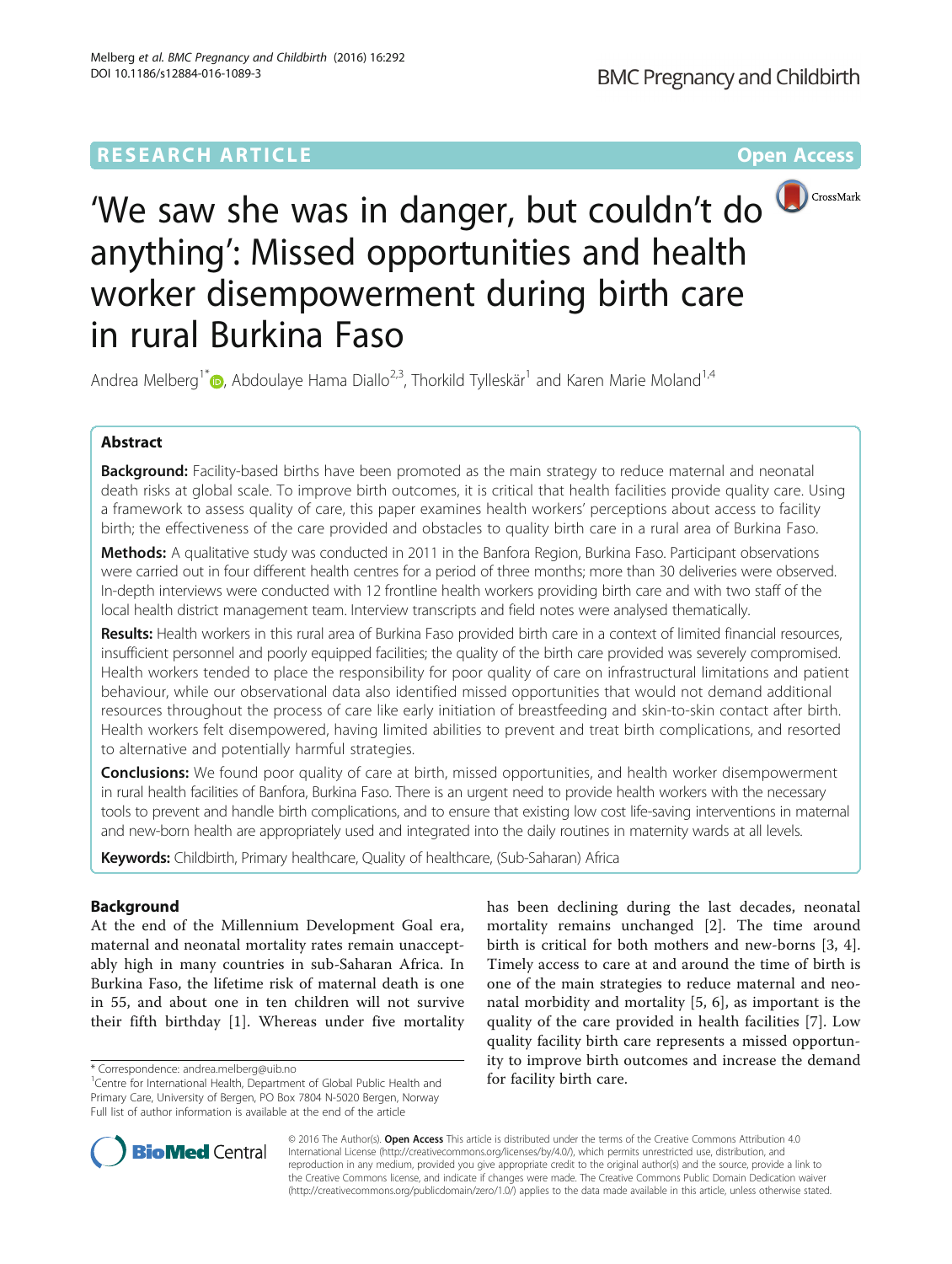There is a unanimous call for improved quality care to prevent maternal and child deaths, but little consensus on how quality in healthcare should be defined [\[8](#page-9-0)]. Campbell et al. divide quality of care into accessibility of services and effectiveness of the services provided [\[9](#page-9-0)]. Accessibility is ensured when users can access the health structures and processes of care which they need. Effectiveness is divided into clinical and inter-personal care and involves different dimensions of the health system such as the structure or organisation of the services, the process of care, and the outcome of the care provided [[9\]](#page-9-0). These dimensions are interlinked; for example, in order to achieve desired outcomes such as decreased infection rates in a facility, the availability of structures such as water and soap for hand washing is a prerequisite, but does not by itself ensure that birth attendants wash their hands.

Since most women and new-borns are well, and only some develop complications, quality of birth care should be considered differently from other areas of care provision [[10](#page-9-0)]. As it is difficult to predict birth complications, it is an expressed goal in the global health community that all women should give birth assisted by skilled birth attendants [\[5](#page-9-0)]. This implies giving birth with a provider with midwifery skills, trained in the management of normal deliveries and the detection and management of complications during birth with the ability to refer to a higher level of care when needed [\[5](#page-9-0)]. At all primary health care facilities, basic emergency obstetric and neonatal care (BEmONC) should be made available to treat complications. This includes the possibility to carry out the following six key functions: providing parenteral antibiotics, anticonvulsants, oxytocic drugs, removal of placenta and retained products of conception, assisted vaginal delivery and resuscitation of new-borns [\[11\]](#page-9-0). Effective transportation systems to facilities with comprehensive care, including competence to carry out caesarean sections and blood transfusions, are essential for timely treatment of complications [[12](#page-9-0)].

Given the numerous definitions of quality birth care, a variety of frameworks have been suggested to assess this outcome [[8\]](#page-9-0). Many focus on outcomes such as casefatality rate and caesarean section rate, some focus on structure such as equipment and personnel available, fewer focus on the process of care. One reason for this could be that the gold standard for assessing process is direct observations of the provision of care, which is costly and time-consuming [\[8](#page-9-0)]. The meaning of quality of care also depends on the assessor's viewpoint. Users of health care would, for example, emphasize interpersonal aspects of care when evaluating the quality, whereas cost-effectiveness is a typical concern for managers [[9, 13\]](#page-9-0). To gain knowledge about quality of care,

the providers' perspective plays an important role since they are situated at the point of service delivery and are able to technically evaluate the quality of clinical care more accurately than users of services.

In Burkina Faso, it is estimated that 66 % of births take place in a health facility with a skilled attendant [\[1\]](#page-9-0). Out of pocket costs for delivery care have previously been reported to impoverish patients and their families and to constitute an important access barrier [\[14](#page-9-0)]. A national subsidiary policy for deliveries and emergency obstetric care was implemented in 2006, subsidising 80 % of the costs of care and providing free emergency transportation [[15](#page-10-0)]. Other reported barriers to facility birth have been distance to health facilities and women's limited decision-making power within households [[16\]](#page-10-0).

The great majority of facility births in Burkina Faso take place in primary health centres (Centres de Santé et de Promotion Sociale). The data on outcomes of these facility births are suggestive of poor quality care; few are able to provide BEmONC and one prospective study found no difference in perinatal death risk between home-based and institutional deliveries [[17](#page-10-0), [18](#page-10-0)]. Studies of the quality of care provided in health centres have shown limited knowledge and compliance with guidelines among health personnel, unavailability of necessary drugs and diagnostic tests, delayed provision of care and inadequate counselling about danger signs during pregnancy and childbirth [\[18](#page-10-0)–[21\]](#page-10-0). Even so, women giving birth in these health centres report a high degree of satisfaction with the services provided [\[22](#page-10-0)].

We conducted an exploratory qualitative study in four primary health care centres. In line with Campbell et al.'s framework we focused on access to care and the effectiveness of clinical and interpersonal care. We explored health workers' perspectives on women's access to facility birth and safe birthing, the strategies health workers employed to provide quality care; and what they experienced as obstacles to the provision of quality birth care.

### **Methods**

#### Study site

The study was conducted in the Banfora and Mangodara health districts in the South-western part of Burkina Faso with an estimated population of around 500 000 inhabitants. Situated in West-Africa, Burkina Faso is among the world's poorest countries, ranking 181<sup>th</sup> of 187 on the Human Development Index 2011 [[23\]](#page-10-0). In the study area, cotton production, subsistence farming and animal husbandry remain the main economic activities. With annual rainfalls of over 900 mm, the region of Banfora is amongst the most fertile and the least poor in the country [\[24](#page-10-0)]. Literacy is low in the region, 80 % of the adult population in the two health districts is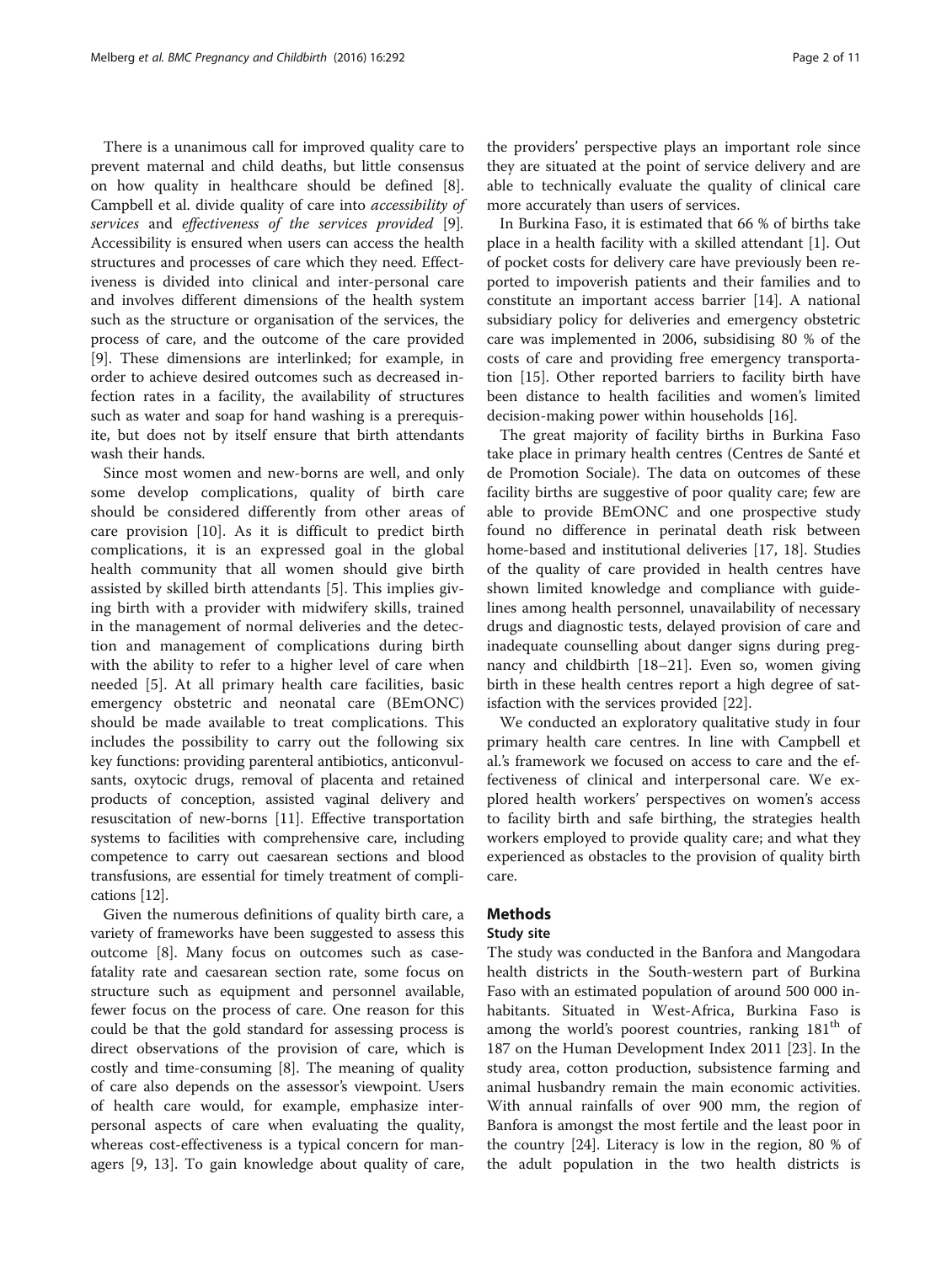considered illiterate. The main spoken language is Dioula; French is the official language, but is only spoken by those who have attended school.

The annual number of expected deliveries in the study area was 24 500 in 2011 [[25](#page-10-0)]. At the time of the study, Banfora and Mangodara health districts had 39 primary health centres, usually with one dispensary and one maternity unit. Primary health centres referred women with obstetric emergencies to the regional referral hospital in Banfora town. The driving time from the health centres participating in the study to the regional hospital varied from five to 150 minutes. Not all health centres had access to an ambulance; some had to rely on private transportation.

### Data collection

The fieldwork lasted from September 2011 to January 2012 and the data collection took place in four primary health centres in the Banfora region, combining participatory observations and in-depth interviews.

As we assumed that working conditions would differ between urban and rural areas and depending on the monthly number of births, one urban, one semi-urban and two rural facilities were chosen. The number of health workers in the health centres varied from two to 12. The number of births per month varied from three to 100. The infrastructure of the health centres also varied substantially. Some had electricity and running water, while in others health workers had to rely on their personal torches as the only light source and on water from wells situated up to one kilometre from the health centre.

The two rural health centres were relatively large units situated approximately 65 km from the Banfora regional referral hospital. No smaller rural health centres were chosen due to practical concerns such as availability of housing and transport during data collection.

The first author, at the time a third-year medical student, carried out the participatory observations, both day and night for 12 weeks; three weeks in each of the four primary maternity units. The researcher was present at the health centres from two to eight hours every day, and during 14 night shifts. During this period, more than 30 deliveries were observed, 21 deliveries during daytime and 13 at night. The observations were non-structured; the researcher followed the health workers at work, asking questions and helping out with small tasks like getting the necessary drugs and equipment ready for the health workers. She did not work autonomously, nor did she provide direct patient care. Observations and reflections were noted daily in a field diary, providing information about health workerpatient interactions; health workers' practices related to routine care such as pre- and postnatal consultations, reception and follow-up of women through first, second and third stage of labour as well as providers' perspectives about working conditions, access to and quality of care.

In addition, the first author conducted 12 in-depth interviews with health workers providing obstetric care. Health workers were purposively selected for in-depth interviews on the basis of informal conversations and caregiving during observations in the health facilities, as well as their levels of experience and training, to represent different views. Two of the interviewees did not work in the study health centres, but were selected to represent the view of health workers in small rural health centres where, for practical reasons, observations could not be carried out. The 12 interviewees were two registered midwives, three registered nurses, one enrolled midwife, four auxiliary midwives, and two outreach health workers. Three of the interviewees were male. The recruitment of participants was ended at the point of data saturation when little new information emerged from the interviews. In addition, two medical doctors in the health district management team were interviewed about policy implementation at the centre level. The interviews included open-ended questions about access to facility pregnancy and birth care, the quality of care provided, working conditions, and health worker performance. All co-authors contributed to the making of the interview guide, which was piloted for its suitability in facilities not participating in the study, the interview guides were modified in the course of data collection based on observational data. The interviews were conducted in French in a separate room at the interviewees' workplace, and lasted from 45 to 90 minutes. The interviews were recorded and transcribed verbatim.

#### Data analysis

After initial analysis during fieldwork, interview transcripts and field notes were analysed thematically. NVivo 9 software was used to code and organize the data ([http://www.qsrinternational.com\)](http://www.qsrinternational.com). Firstly, after being familiarized with the datasets, initial codes were generated. These codes were grouped into categories and subsequently into themes. For instance, having a single blood pressure measurement device at the maternity ward was coded as shortage of equipment. This code was grouped with other codes to form the category insufficient infrastructure as a barrier to routine care. This, and others were then again grouped into the theme Barriers to quality routine maternal and new-born care. The combination of participant observations and interviews allowed for methodological triangulation, crosschecking the observational and interview data during analysis for improved validity [[26\]](#page-10-0).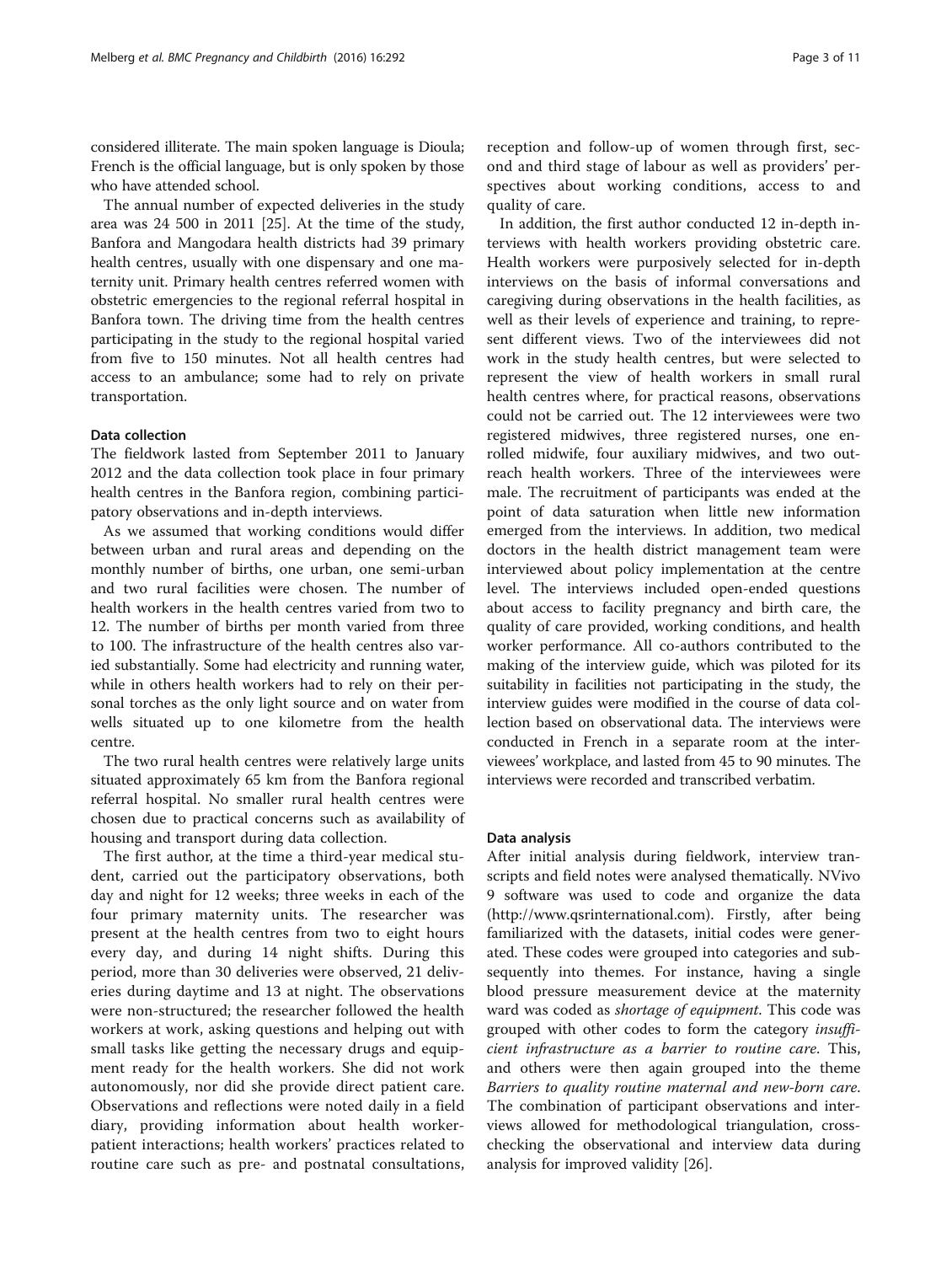### Ethical considerations

The study was approved by the national health research ethics committee of the Ministry of Health, Ouagadougou, Burkina Faso (Comité d'éthique pour la Recherche en Santé, CERS, No2011-9-57). Administrative clearance was granted by the regional health authorities in Banfora. Written informed consent was obtained from all interviewees. Verbal consent to participate at the care provision was granted by health workers for all observations. Health workers were asked to inform and ask all women in labour to consent to the researcher's presence. To ensure the informants' confidentiality, they are only referred to by their level of training throughout this paper.

#### Results

We will firstly examine health workers' perceptions about access to facility births and safe birthing. To explore health workers' perceptions of the effectiveness of the healthcare provided, we will secondly explore aspects limiting quality of routine care, and thirdly the management of birth complications within primary health facilities.

#### Access to facility births

#### Health facility as the only place to give birth

During IDIs and observations, health workers presented the health centre as the only safe and responsible place to give birth, and accused women not giving birth at the health centre of not being interested in 'the best for their infants', thus raising issues of responsibility. Some health workers claimed that home deliveries caused birth complications by the use of herbs and traditional medicine. Health workers reported that women and families arriving for vaccination after a home delivery were shameful, feared being scolded by health workers, and presented their excuses. Health workers emphasized that fundamental birth care such as the clean cutting of the cord, the timely detection of complications and the prevention of post partum haemorrhages by the routine administration of oxytocin during the third stage of labour could only be offered during facility births.

#### Reasons to give birth at home

Distance from the health centre was presented as the only acceptable reason to give birth at home. According to health workers, many women simply did not arrive in time, although some health workers suspected that this was due to the fact that women waited too long after the onset of labour to travel to the health centre.

'The women like to blame the home births on the distance. We cannot argue against that. Some say it was late at night. Others say that the child arrived

while they were preparing to go to the health centre. There are also some that give birth on the way to the health centre, who would like to come, but give birth on the way to the health centre. Well, but sometimes I think that these women do not get up early enough.'

#### Auxiliary midwife, IDI

Ignorance was perceived as the main driver for home births. According to health workers, it was more widespread for illiterate women or women living far away from the health centre to not yet understand the benefits of giving birth at a health centre. There was a general conception among health workers that informing the population at the health centre and in the communities to 'make them understand' the benefits of giving birth at the health centre was an important strategy for improving attendance rates.

Cost was not considered an issue since the introduction of the policy of subsidies for emergency maternal and neonatal care. All interviewees stated that the cost of a health centre birth was 900 FCFA (1.40  $\epsilon$ ), and that the population, with some few exceptions, were aware of the reduced price. Women coming to the primary maternity unit with complications after home births were observed not to benefit from the subsidy, but had to pay for the equipment and services provided. During interviews, health workers expressed how this policy was appropriate and justified considering the aim of increasing facility birth. They saw the reduced cost of facility delivery as an incentive that would make women give birth at the health facility, and informed women about it during antenatal care. In some health centres women giving birth at home were reported to receive emergency care for post-partum complication at reduced costs if she accessed care at health facility within 24 hours after birth. Otherwise she had to pay for the care provided. A health worker explained the practice in his health centre:

'Anyhow, the EmONC-policy does not cover that. When they [women with complications after home birth] arrive, we prescribe everything and they pay at the drug store.'

### Auxiliary midwife, IDI

Another important obstacle for facility birth, as perceived by health workers, was the limited privacy for women giving birth at the health centre. According to the interviewees, women tended to seek birth care at a late stage of labour to avoid neighbours from keeping track on the time spent at the maternity ward. According to health personnel, it was a sign of pride, especially in polygamous households, for a woman to endure the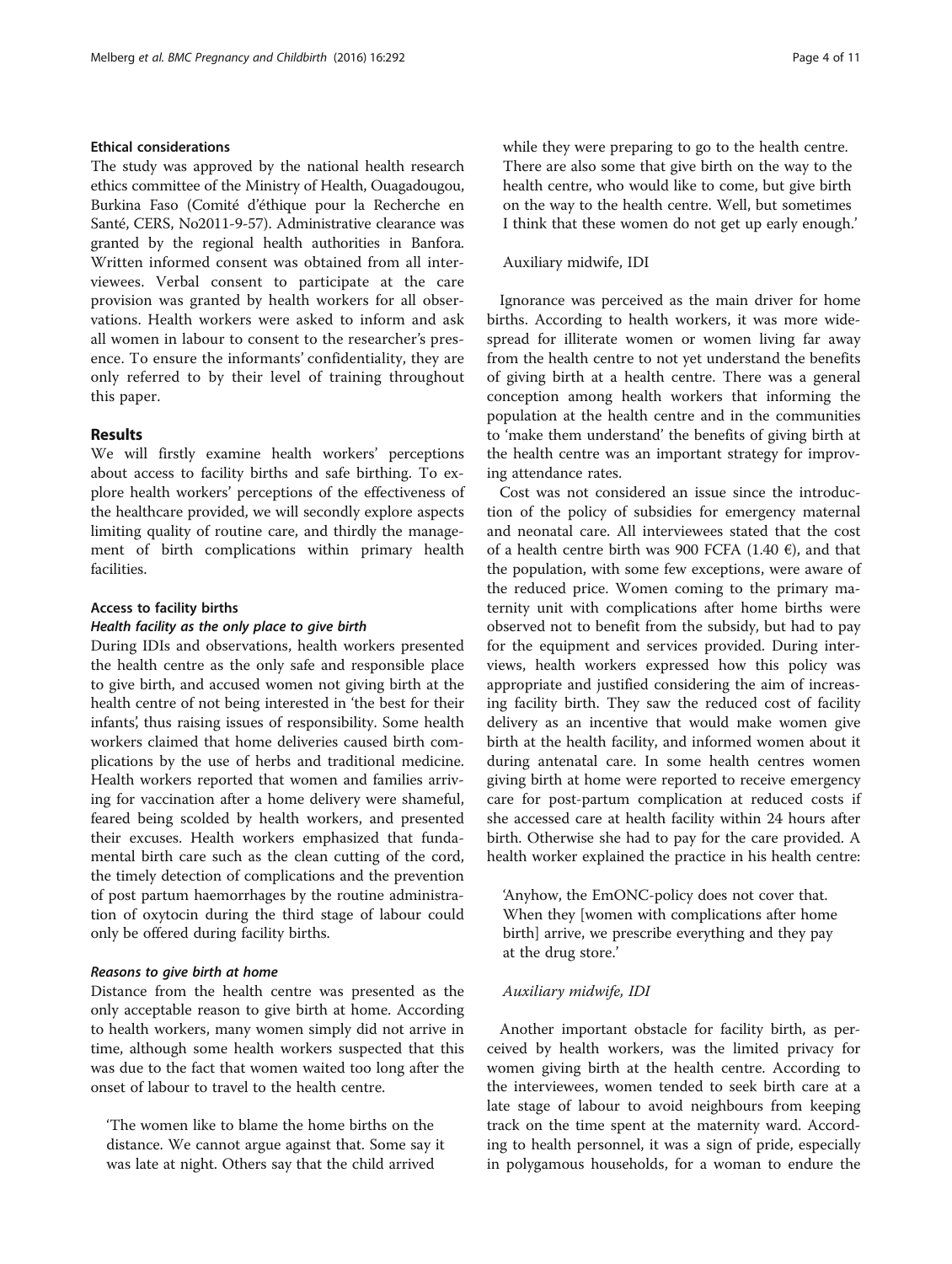suffering and not seek help until the cutting of the cord. Additionally, at the health centre, neighbours would come to enquire about the progress of labour and get to know if the woman took a long time giving birth. Through the windows, neighbours and other patients could also hear the patients' screams.

#### Perspectives on patient-provider interactions

Health workers expressed uncertainty when asked whether women were satisfied with the services offered at the health centre. They reported how women sometimes would give health workers blessings or small gifts to show satisfaction with the services provided. Otherwise, health workers found it difficult to know how women felt, as they did not show their dissatisfaction. How patients were received at the health centre was put forward as key to patient satisfaction, and as an area where health workers could improve their performance.

'A patient, when she is received in a good way, she is already satisfied, she is already cured. But if you receive her badly, no matter what you do for her, it is nothing.'

#### Nurse, IDI

According to the study participants, the reception provided depended on the person on duty, which also was perceived to affect the attendance rate. It was seen as important to have good relations with local women and encourage them to come to the health centre to give birth. Some health workers emphasised the importance of being able to speak to the women in their local language to gain their trust. In many health centres women were reported to send relatives to see which health worker was on call before deciding the place of birth.

'They come because, often the women chose a person. When it is the auxiliary midwife, the women come to confide. We had one auxiliary midwife here, she had been here for long, over five years. She was part of the village. The women came to give birth with her. When she was here and was on call, the women came. When other staff members were here, they went elsewhere… Often, they sent someone, asking who was on call before coming.'

Outreach health worker, IDI

### The delivery of routine maternal and new-born care Health workers in primary maternity units

Health centres (CSPS) were commonly divided into a dispensary and a maternity unit in two different buildings. Larger rural maternity units as well as urban ones were most commonly headed by a midwife. Other birth attendants observed to work independently with outpatient consultation and birth care in the maternity wards were nurses, auxiliary midwives and outreach health workers. Midwives were recruited after they completed 13 years of school, and received a three-year training. Auxiliary midwives and outreach health workers were recruited after they completed primary school and attended a two-year training. Whereas midwives and auxiliary midwives' curricula focused on maternal health care, outreach health workers curricula was reported by health workers to focus more on vaccination programmes and public health education. Some reported not having conducted a delivery before they were on duty alone and had to get assistance from the traditional birth attendant (TBA) in the village:

'This was my first delivery in my first post. The woman arrived, she was my neighbour. She arrived, I did not know anything. Luckily for me, my luck was that it was 23.40 at night. I went to the village, where there was a traditional midwife. I looked for her, and she came. We did, she showed me how I should attend a birth. We attended the birth, and after that I have being attending births. I have not had any problem.'

#### Outreach health worker, IDI

Even though the expressed goal of the health district management during interviews was to have midwives in every health centre, this was not yet observed to be the case in small health centres where auxiliary midwives and outreach health workers constituted the majority of the maternity unit work force. Nurses typically worked in the dispensary unit during daytime, but assisted births when they were on call. Midwives and medical doctors did not, however, consider auxiliary midwifes and outreach health workers as able to ensure quality care at birth. One midwife characterized the auxiliary midwives curriculum as learning how to 'to pull out and put down babies', and argued that the auxiliary midwives curricula did not include the detection and management of birth complications. Members of the health authorities emphasized the need for continuous training for the large group of health workers working in the maternity units, but said that they did not have the capacity to supervise newly educated health workers. A medical doctor in the local health authorities explained:

'Because the number of students in the schools, they are too many. The training capacities are not adapted to the number of students and that is what we see in the field. We ask ourselves where these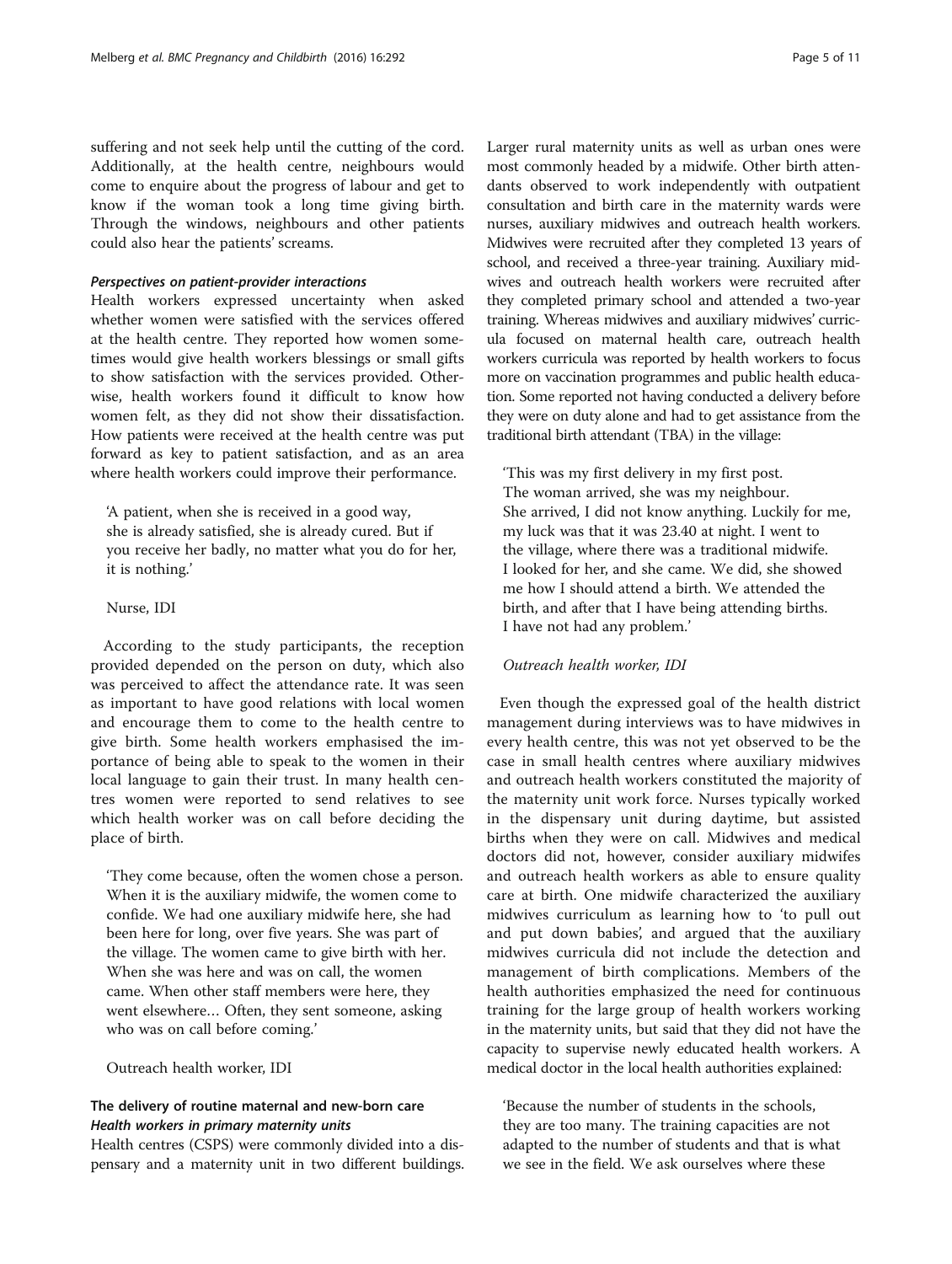people have been trained. But, what is done is done. They say you have got trained health workers, you have to do the best out of it.'

Medical Doctor, IDI

### Limited compliance with clinical guidelines

In the maternity wards, several established standards of care as referred to by health workers during interviews were observed not to be followed. The researcher observed, with few exceptions, no skin-to-skin contact with babies after birth, limited surveillance during and after birth, and no hand washing between patients and procedures. These, and other national standards were communicated through the antenatal care booklet and posters produced by the Ministry of Health and displayed in the health centres. During interviews, noncompliance with clinical guidelines for routine maternal and new-born care was often mentioned, and explained by health workers by lack of time, inadequate infrastructures and everyday realities.

Health workers expressed that surveillance during labour competed with the delivery of routine care such as antenatal consultations, family planning consultations, immunization of infants and postnatal consultations as well as the surveillance of other women in labour. During nights, when routine care was not provided, health workers felt incapable of following the progress of labour with a partograph since they would be too exhausted for their routine tasks the following morning. Typically, at night, health workers were observed to ask the woman's relatives to wake them up when delivery was approaching.

'You see, she [the health worker] had five women in labour at once. Honestly, could she follow the process of labour correctly with partographs? It is difficult. One person assisting at five births cannot deliver quality birth care. You do whatever you manage.'

### Midwife, IDI

In several health centres, health workers claimed that there were not enough beds, adequate lighting or toilet facilities for patients, which made post partum surveillance during the designated 72 hours difficult. Due to lack in health centre infrastructure, health workers therefore chose to let women return home shortly after birth; this was observed even one hour after delivery. During birth, the lack of running water, especially in rural units, was said to limit hand washing as well as the cleaning of equipment and the delivery room between patients. Some health centres were observed to be out of stock of several diagnostic tests, and were not able to provide urine tests to detect proteinuria (a sign of preeclampsia) and rapid HIV-tests during antenatal care. The researcher also observed a lack of smaller equipment, such as blood pressure measurement devices, scissors and foetoscopes, which also made the assurance of routine care difficult for health workers. In the urban health centre in the example below, blood pressure was only measured routinely during antenatal visits due to lack of equipment:

'We have a huge problem with equipment. We have only one blood pressure measurement device here [maternity ward], as you have seen. One needs it for the family planning, one needs it for the antenatal consultation, one needs it to look after the women after birth and one needs it in the delivery room. It is complicated.'

#### Midwife, IDI

The antenatal care booklet indicated when a pregnant woman was having a high-risk delivery, and should be referred to the regional hospital in Banfora to give birth. There were different clinical indications for referral such as previous caesarean section, age, parity and blood pressure. Many women were reported not to follow the health workers' advice due to financial constraints, and opted for a health centre delivery rather than going to the regional hospital. Primary health workers found some of the guidelines, such as age under 18 years at first delivery, as out of touch with local realities, and consequently were observed not to follow them.

'Primipara younger than 18 years, they said should be referred. But if we should take that into account I am not sure if we would have any births at the health centre level. It is not sure. Because the majority of our primipara they are 16 years old, 17 years old.'

Auxiliary midwife, IDI

## Management of birth complications

Health workers found that birth complications such as postpartum bleedings, fresh stillbirths and delayed progress of labour were common, and related it to the women's hard manual work in the fields until the time of delivery. From certain villages, health workers reported, women would only come to the health centre in case of a complication. Several health workers stated that a proportion of stillbirths and neonatal deaths were caused by the behaviour of women; either they got pregnant too often, or they refused to push when the foetus was showing sign of distress during labour. During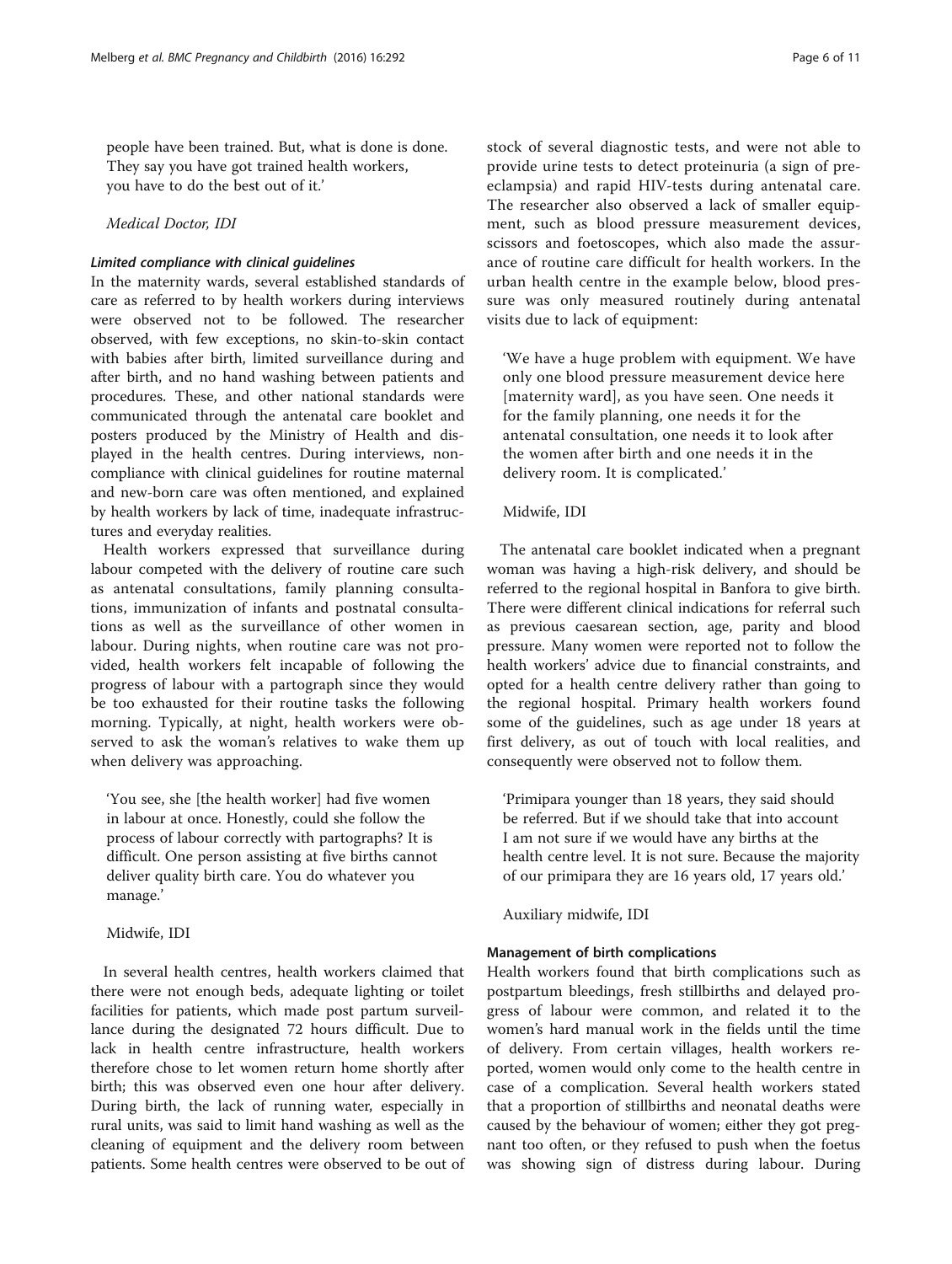interviews, health workers described how they would threaten the women with evacuations, caesarean sections, the possible death of the baby or with episiotomy by approaching scissors to the perineum in order to make the woman push and thus save the baby.

'The women here are capricious, they refuse to push. Even when the amniotic liquid is coloured they refuse. I say push, or you will lose your baby. Or I tell them that they would have to go to Banfora [regional hospital]. Sometimes I even go to the consultation room to get the reference card. When I show them the reference card, they say to themselves that they do not want to go to Banfora, and they push better.'

Auxiliary midwife, IDI

### Referral as first choice for health workers

All interviewees agreed on the fact that complicated deliveries should not be managed at the health centre level, but referred to the regional hospital in Banfora. At the health centre there was only a limited possibility to manage complications due to lack of competences and equipment. In many cases, families were reported to be unwilling to refer the woman because of the costs implied with the evacuation and the uncertain reception at the regional hospital. During observations outside the urban area of Banfora, the woman's family was perceived to be responsible for finding a car or renting a minibus, and for paying the costs of the referral. Although health workers reported to be able to convince the family to go in most cases, some families decided to stay at the health centre against the health workers' advice as exemplified below:

'If you tell them they have to go to Banfora [regional hospital], some ask you to try to manage the situation here. I got the opportunity to ask a man why. He told me that he had accompanied his brother's wife to Banfora, and after what he saw there, he preferred that his wife stayed here. We said no. It was a prolapse of the umbilical cord alive with heartbeats and a cephalic presentation, which we are instructed to refer. The husband said no, if the woman survives and only the child dies, it will not be a problem. That he prefers to stay at the health centre and that the woman gives birth, losing the child rather than going to Banfora. At that time, we did not have an ambulance. If he found the money to go to Banfora, the woman could still lose the baby on the way to Banfora. … They did not leave. The following day she gave birth to a fresh stillborn. When they were leaving, the husband kneeled, and thanked us. The woman also thanked us.'

### Delayed detection and transport

Health workers felt insecure about their own training and their ability to detect and handle obstetric emergencies when these occurred. One midwife heading a rural maternity unit claimed that the auxiliary midwives' limited ability to examine the pelvis had several times lead to delayed identification of women in need for a caesarean section, with the consequence of foetal death. During observations of birth care, the partograph was not used a single time by health workers to monitor labour, regardless of level of training. Limited surveillance and knowledge about birth complications contributed to a delayed evacuation according to this auxiliary midwife working in a rural centre:

'Sometimes, the woman arrives early in labour, but only afterwards you figure out that there is a complication. For example, once I received a woman here. She arrived around 1 am at night. She stayed until 1 pm, then I discovered that she was bleeding, even though she had not yet given birth. So, I called the chief nurse. He told me that the woman had signs of uterine rupture. We referred her. Unfortunately for us, she had a uterine rupture before arriving to Banfora. She arrived early, but we did not manage to detect the complication early enough.'

### Auxiliary midwife, IDI

When having detected an emergency and a need for referral, the transport options were observed to vary a lot between health workers working in urban or rural health centres. Referrals in urban and semi urban areas were according to health authorities as well as health workers provided free of charge by the fire brigade (Sapeurs-Pompiers) with little waiting time. The rural health centres' ambulances were observed to be in bad shape, and often did not function at all. Alternative means of transport were sought. Health workers conveyed that they advised women to leave on motorcycle or by bus. If the woman's life was at risk, health workers stated that it was possible to call the regional hospital and get them to send an ambulance. The auxiliary midwife's account of the woman with the uterine rupture continues:

'The departure time causes problem. At that time the ambulance was out of order. We had to call Banfora [regional hospital], and then we had to wait.'

### Auxiliary midwife, IDI

Health workers felt that they had limited abilities to manage complications while waiting for emergency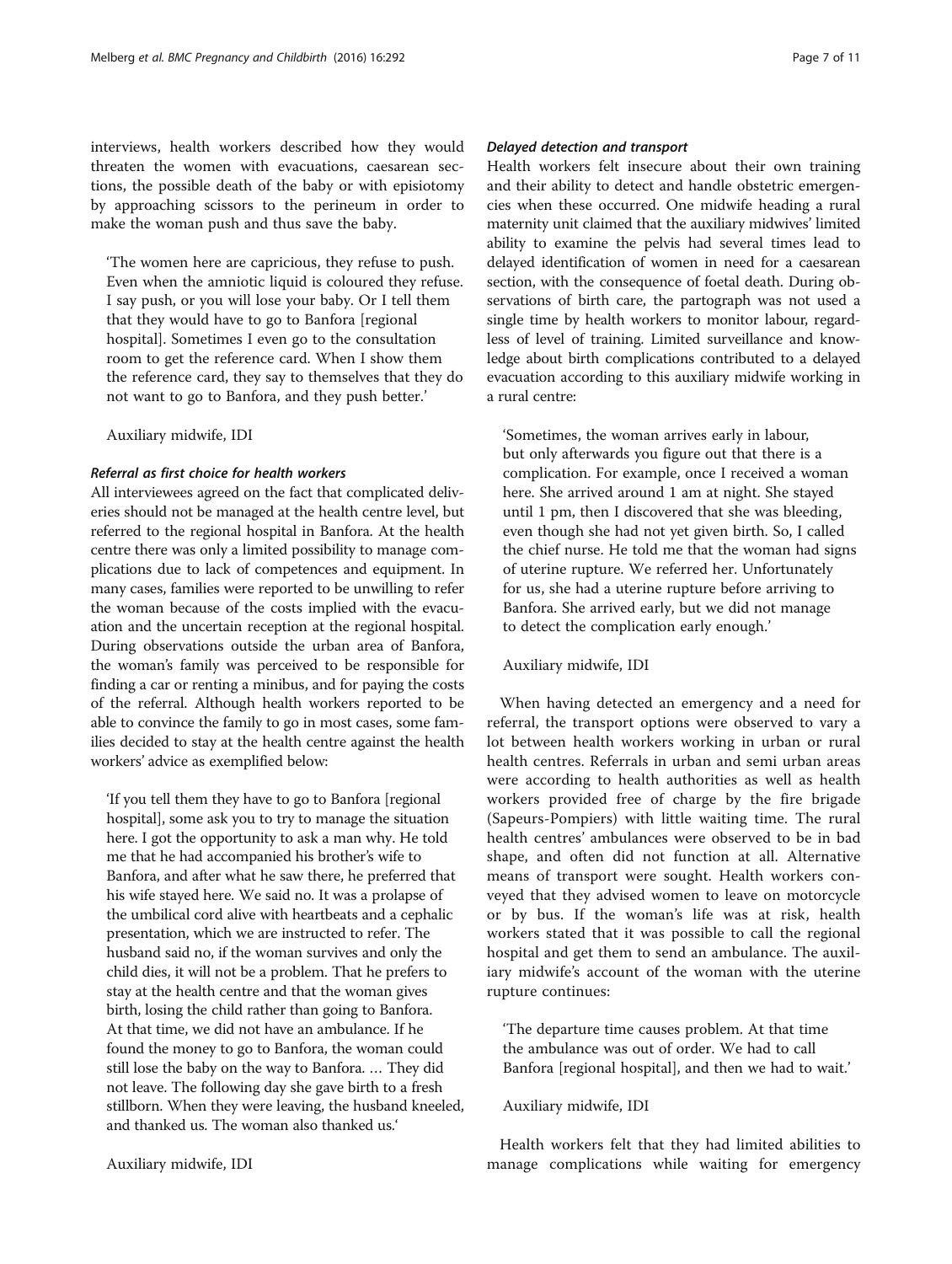transport. Even though they knew that it was not recommended, several health workers felt that they had no other options but pushing on the woman's stomach with all their weight or giving oxytocin injections in cases of delayed labour. Such practices were also several times observed in the health facilities. Several interviewees reported how they felt disempowered, as they were forced to wait for emergency transport without being able to help the woman in any way, as exemplified in the same case as above:

'We called the regional hospital, and they sent us an ambulance for her. We had to wait, we could not do anything. We saw that she was in danger, but couldn't do anything. So we waited for the ambulance until 8 pm, for seven hours. We had no ambulance, what could we do?'

Auxiliary midwife, IDI

### **Discussion**

#### Disempowerment of health workers

In resource poor settings, where comprehensive emergency obstetric and neonatal care is inaccessible, primary care is used as a strategy to provide birth care to all [\[8](#page-9-0)]. One of the main roles of primary care at birth is to detect and refer complications when these occur. The accounts of birth care providers in rural Burkina Faso reveal how health workers' ability to assure timely detection and management of birth complications is severely limited. It has previously been documented that few of the primary health centres in Burkina Faso are capable of assuring BEmONC functions, especially assisted vaginal deliveries and removal of retained products [\[20](#page-10-0)]. In this study, health workers reported that women prefer staying in primary centres rather than being referred to the regional hospital for fear of unmanageable out-of-pocket costs. To prevent maternal and new-born morbidity and mortality and limit the number of referrals, all BEmONC services need to be provided at the health centre level.

Even though emergency transportation should be provided free of charge according to the subsidy policy, this was not the case in the study area. Access to emergency transport has also been a concern in other regions [\[22\]](#page-10-0). The combination of limited possibilities to manage complications at the health centre and little or no access to emergency transport made health workers into disempowered bystanders when lifethreatening emergencies occurred. We argue that the despair of health workers faced with obstetric emergencies made them resort to alternative and potentially harmful strategies.

### Missed opportunities in the process of care Clinical care

Previous studies have shown that users' of institutional deliveries in Burkina Faso evaluate the clinical care provided as of good quality [\[22](#page-10-0), [27](#page-10-0)], but patients have a limited ability to evaluate technical performance, and great discrepancies between reported and observed birth care have been shown [[18\]](#page-10-0). Health workers in this study reported severe technical weaknesses in the surveillance of women in labour, routine hygiene and the management of complications. There was a continuous lack of material supplies, staffing and competences of staff within the health centres. These findings are not new nor unique for Burkina Faso [\[7](#page-9-0), [28](#page-10-0), [29](#page-10-0)], and are in line with the findings reported from the QUALMAT study conducted in the North-western part of the country [\[20](#page-10-0), [30\]](#page-10-0).

Health workers perceived several clinical standards and protocols available in the health centres as not relevant for their particular contexts, but as something you would do in an 'ideal world'. This is in line with previous findings from Burkinabè primary health centres [[30\]](#page-10-0). This non-compliance with set guidelines could be interpreted as a 'know-do' gap, but it may be more fruitful to discuss health workers' ability to follow basic quality-promoting guidelines within a health system that is severely constrained in terms of both material and human resources. It has been shown that frontline health workers in Burkina Faso have limited access to clinical practice guidelines for maternal health, and that these are found to be of limited use [[31\]](#page-10-0). Successful implementation of clinical guidelines depends on the guidelines themselves, their implementation as well as health worker, patient and environmental characteristics [\[32](#page-10-0)]. In a setting where health worker competences are seen as limited, there is an even larger need for clinical practical guidelines that are adapted to local realities.

It is important to note that certain aspects of substandard clinical care were not directly explained by insufficient infrastructure. Interventions that did not require additional costs such as skin-to-skin contact after birth to avoid hypothermia and early initiation of breastfeeding were not being routinely practiced in the health centres. Such low- or no-cost interventions constitute missed low-hanging fruits to substantially improve new-born health [[18](#page-10-0), [33](#page-10-0)]. In the study setting, we believe that the limited training of auxiliary midwives and outreach health workers practicing in the maternity units contribute to a limited knowledge of the importance of such interventions. In resource-poor settings such as the study area, there is a particular need for continuous training of health workers with a focus on interventions that do not require additional cost, time or resources.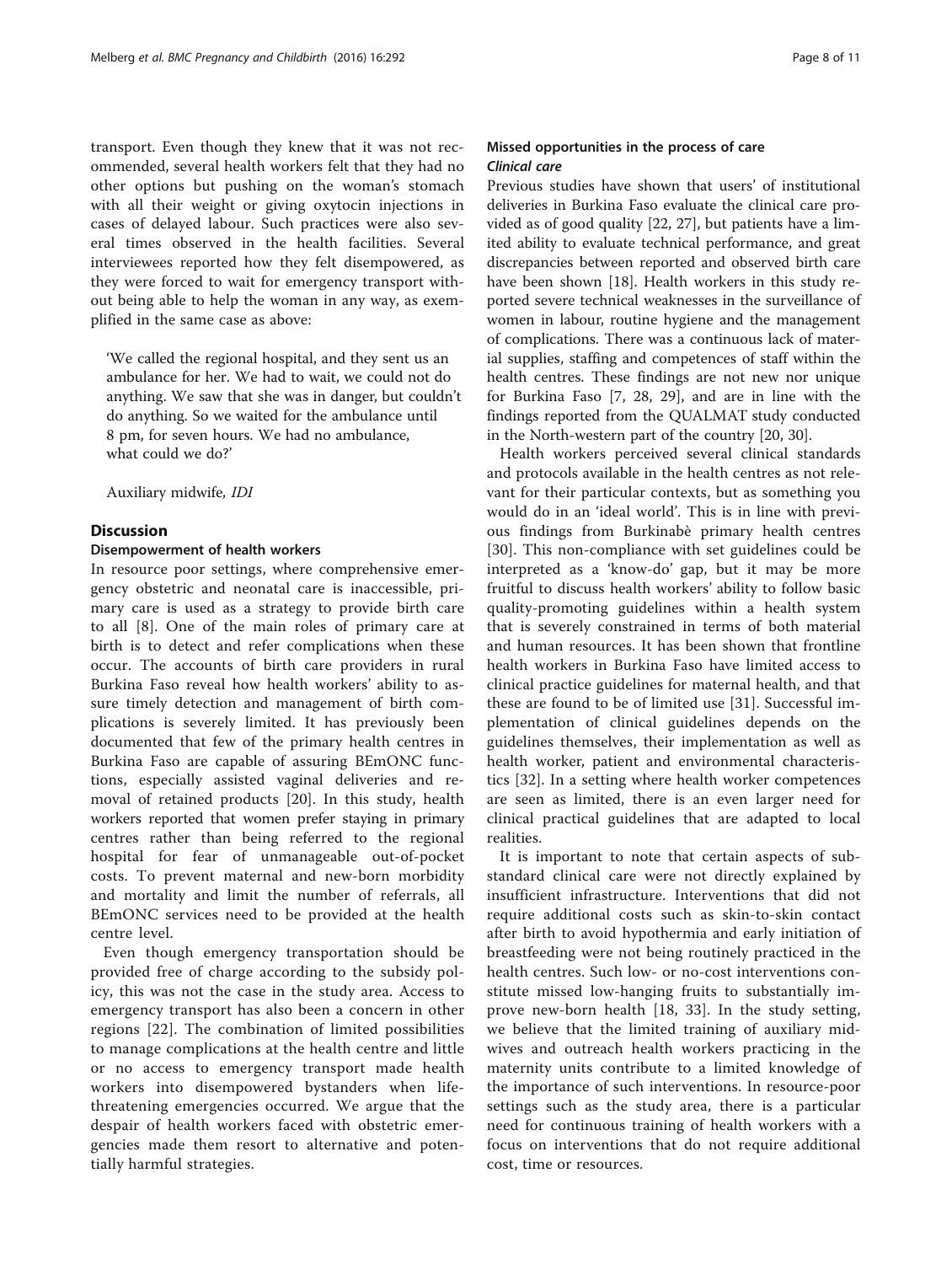#### Inter-personal care

Although health workers acknowledged that access to facility birth care depended on geographical factors, inter-personal care and structure of facilities, the health centre was presented as the only responsible place for a woman to give birth. Women who give birth at home were seen as less invested in the well-being of their babies. Similar attitudes among health personnel have been described elsewhere [\[34](#page-10-0)]. Such attitudes could be linked to the practice of blaming women for poor pregnancy outcomes [[30](#page-10-0)]. These findings resonate with Douglas' writings about risk and blame. According to her, risk is inevitably moral, and every poor outcome chargeable to someone's account. This implies a 'combination of moralistic condemning the victim and an opportunistic condemning [of] the victim's incompetence' [\[35](#page-10-0)].

The blaming of women for poor pregnancy outcomes can also be seen as a way for health workers to justify the mistreatment of women reported in this paper. Threats of poor outcomes for women and their babies, lack of confidentiality, neglect of women in labour, unwelcoming and poorly trained health workers, are all part of the larger problem of the mistreatment of women during labour [\[36](#page-10-0)]. It is evident that a health system deprived of resources may contribute to health worker behaviour, but it also seems reasonable to suggest that health workers utilize coercive methods deliberately to gain compliance from women, as reported from South-Africa [[37](#page-10-0)].

Being blamed and mistreated for not using the services as prescribed by health workers, has implications for the utilisation of services and the overall trust in the health system [[38\]](#page-10-0). The practice of sending a family member to find out who is on call, indicates that patients place their trust in individual health workers rather than in the health care institution, in this case the government health centre and its referral system [\[39](#page-10-0)]. In this setting, the high turnover of health workers may partly explain the problem of trust and may represent a barrier to the accessibility of care. Keeping health personnel in rural areas is a challenge for most countries' health systems [[40\]](#page-10-0). Although not explored in our findings, gifts of satisfaction to health workers have elsewhere been linked to the expectation of better treatment in the future, and thus interpreted as an element of bribery [\[41](#page-10-0)]. The practice of gift giving implies an additional cost for women and their families and is thus perceived as a threat to equal access to facility care. At the same time, such informal payments constitute an important source of income for health workers in low resource settings, and contribute to the retention of health workers [[42](#page-10-0)]. In Burkina Faso, it has been shown that it is particularly hard to keep female health workers in rural areas because of lack of basic infrastructure such as water, electricity and schooling opportunities for their children [[30](#page-10-0)].

#### Methodological concerns

This study reports from four health centres in a rural part of Burkina Faso. Although substandard quality of care in primary health facilities in Burkina Faso previously has been documented [[18, 19](#page-10-0)], the emphasis on frontline health workers' and managers' perspectives provides additional insight into the dynamics within primary health facilities providing birth care. Through observations and interviews with providers, we gained knowledge of providers' perspectives on accessibility of services and the three components of health care effectiveness: the structure of care, the process of care and the outcomes of the care provided [[9\]](#page-9-0), and how these dimensions interact. This paper explored only providers' perspectives; when users' perspectives are presented, they are only seen through the lens of the providers of care.

As a young female student, the observer was perceived as a subordinate to the staff and was accepted in the ward, which facilitated participatory observation. However, social desirability bias may have influenced study participants both to describe and to perform best practices in the researcher's presence. With no prior clinical experience from her home university and not having completed courses in obstetrics or paediatrics, she was only able to assess the health workers' performance based on limited theoretical knowledge and nationally established guidelines as communicated to local health workers and was not able to provide advice on patient care. As the researcher experienced and developed an understanding of the practical constraints to the provision of quality care experienced by health workers, such as lack of water, electricity, referral possibilities and necessary drugs, her presence at the health centres may positively have influenced the interpretation of health worker actions in the findings. Staying for several weeks in each health centre, the health workers may have forgotten the observer's role as a researcher and disclosed issues that they may not have revealed during formal interviews.

The observer did not understand the local language. This was a limitation when observing the patient/provider interaction and when the interaction between health workers took place in Dioula. When needed, the researcher asked health workers to explain to her in French what was happening.

The findings are limited to four health centres in the Banfora area and cannot be generalised beyond these study sites. However, the health centres in the study are subjected to the same health policy and the same health system culture and resource scarcity as health centres in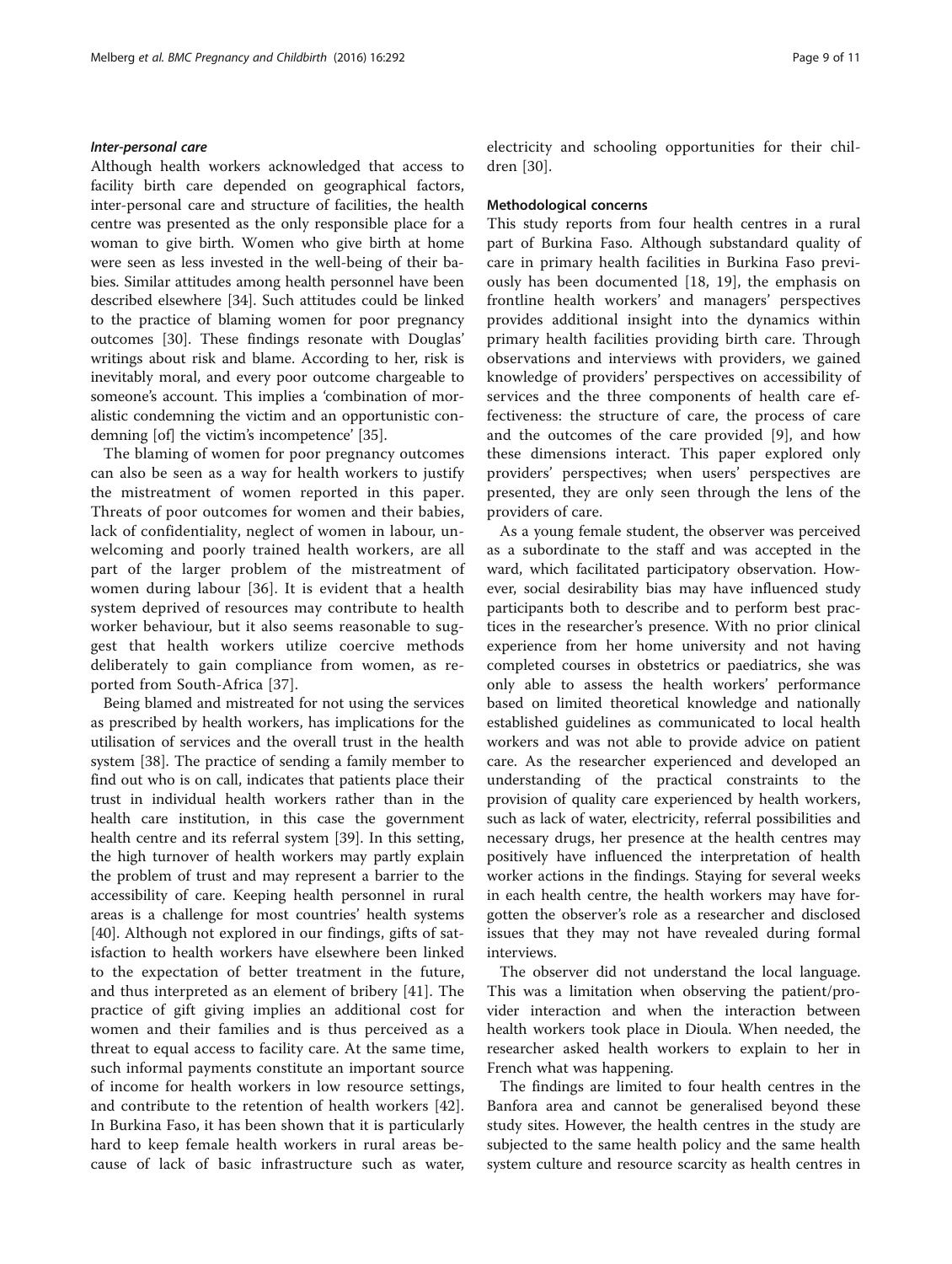<span id="page-9-0"></span>other parts of Burkina Faso. Furthermore the services are provided in a socio-economic context with high levels of poverty and illiteracy which are not much different from other rural areas in the country. There is therefore reason to believe that the findings are relevant also in other rural health care settings in Burkina Faso.

### Conclusion

Quality of care as defined by Campbell et al. [9], which comprises both access to and effectiveness of the clinical and interpersonal care provided, was seriously compromised in the health centres in Banfora. The combination of limited abilities to manage birth complications and limited possibilities to refer women in need contributed to health worker disempowerment. Health workers tended to place the responsibility for poor quality of care on infrastructural limitations and to blame poor pregnancy outcomes on patient behaviour, while observation data also identified missed opportunities throughout the process of care that would not demand additional resources to address. There is an urgency to address the mistreatment of women during labour and to provide health workers with the necessary training both in midwifery skills and in respectful care. Basic infrastructure and the possibility to refer women to higher level of care are prerequisites to prevent and handle maternal and newborn complications. Implementation research is needed to guide action on how to ensure that low cost lifesaving interventions such as skin-to-skin-contact after birth and early initiation of breastfeeding are employed at all levels of care.

#### Abbreviations

BEmONC: Basic Emergency Obstetric and Neonatal Care; CSPS: Centre de Santé et de Promotion Sociale (Primary health centre); HIV: Human Immunodeficiency Virus; IDI: In-depth Interview

#### Acknowledgements

We would like to address our sincere thanks to all participants in this study for their patience during observations and interviews. The authors of this paper would like to thank Ms Catherine Koné for her efforts during the data collection, Dr Abdramane Berthé for his contribution to design of the interview guides as well as Dr Nicolas Meda for his continuous support. We would also like to acknowledge the contribution of representatives from the Regional Health Directorate of Cascades, Banfora Health District and Mangodara Health District during the data collection period of this study.

#### Funding

This research received no specific grant from any funding agency in the public, commercial or not-for-profit sectors.

#### Availability of data and materials

The data will not be made available in order to protect the participants' identity.

#### Authors' contributions

AM participated in the design of the study, conducted observations, in-depth interviews and analysis and drafted the manuscript. AHD participated in the design of the study, the data collection and helped to draft the manuscript. TT participated in the design of the study and critically revised the manuscript. KMM participated in formulating the research questions, the data analysis and helped to draft the manuscript. All authors read and approved the final manuscript.

#### Competing interests

The authors declare that they have no competing interests.

#### Consent for publication

Not applicable.

#### Ethics approval and consent to participate

The study was approved by the national health research ethics committee of the Ministry of Health, Ouagadougou, Burkina Faso (Comité d'éthique pour la Recherche en Santé, CERS, No2011-9-57). Written informed consent was obtained from all interviewees. Verbal consent to participate at the care provision was granted by health workers for all observations. Health workers were asked to inform and ask all women in labour to consent to the researcher's presence.

#### Author details

<sup>1</sup> Centre for International Health, Department of Global Public Health and Primary Care, University of Bergen, PO Box 7804 N-5020 Bergen, Norway. 2 Centre MURAZ, Ministère de la Santé, 2054, Avenue Mamadou KONATE, 01 BP, Bobo-Dioulasso, Burkina Faso. <sup>3</sup>Department of Public Health, UFR-SDS University of Ouagadougou, Ouagadougou, Burkina Faso. <sup>4</sup>Centre for Intervention Science in Maternal and Child Health (CISMAC), University of Bergen, Bergen, Norway.

#### Received: 7 October 2015 Accepted: 22 September 2016 Published online: 29 September 2016

#### References

- 1. UNICEF. The state of the world's children 2014 in numbers. Every Child Counts. Revealing disparities, advancing children's rights. New York: UNICEF; 2014.
- 2. Oestergaard MZ, Inoue M, Yoshida S, Mahanani WR, Gore FM, Cousens S, Lawn JE, Mathers CD, on behalf of the United Nations Inter-agency Group for Child Mortality Estimates. Neonatal mortality levels for 193 countries in 2009 with Trends since 1990: a systematic analysis of progress, projections, and priorities. PLoS Med. 2011;8(8):e1001080.
- Lawn JE, Lee ACC, Kinney M, Sibley L, Carlo WA, Paul VK, Pattinson R, Darmstadt GL. Two million intrapartum-related stillbirths and neonatal deaths: Where, why, and what can be done? Int J Gynaecol Obstet. 2009; 107(Supplement(0)):S5–S19.
- 4. Hofmeyr GJ, Haws RA, Bergstrom S, Lee AC, Okong P, Darmstadt GL, Mullany LC, Oo EK, Lawn JE. Obstetric care in low-resource settings: what, who, and how to overcome challenges to scale up? Int J Gynaecol Obstet. 2009;107 Suppl 1:S21–44. S44-25.
- 5. World Health Organisation. Making pregnancy safer: The critical role of the skilled attendant. Geneva: World Health Organisation; 2004.
- 6. Campbell OM, Graham WJ. Strategies for reducing maternal mortality: getting on with what works. Lancet. 2006;368(9543):1284–99.
- 7. Graham WJ, Varghese B. Quality, quality, quality: gaps in the continuum of care. The Lancet. 2012;379(9811):e5–6.
- 8. Raven JH, Tolhurst RJ, Tang S, van den Broek N. What is quality in maternal and neonatal health care? Midwifery. 2012;28(5):e676–683.
- 9. Campbell SM, Roland MO, Buetow SA. Defining quality of care. Soc Sci Med. 2000;51(11):1611–25.
- 10. Pittrof R, Campbell OMR, Filippi VGA. What is quality in maternity care? An international perspective. Acta Obstet Gynecol Scand. 2002;81(4):277–83.
- 11. World Health Organisation. Monitoring Emergency Obstetric Care: A Handbook. Geneva: World Health Organisation; 2009.
- 12. Samai O, Sengeh P. Facilitating emergency obstetric care through transportation and communication, Bo, Sierra Leone. Int J Gynaecol Obstet. 1997;59(Supplement 2(0)):S157–64.
- 13. Hulton LA, Matthews Z, Stones RW. Applying a framework for assessing the quality of maternal health services in urban India. Soc Sci Med. 2007;64(10): 2083–95.
- 14. Storeng KT, Baggaley RF, Ganaba R, Ouattara F, Akoum MS, Filippi V. Paying the price: the cost and consequences of emergency obstetric care in Burkina Faso. Soc Sci Med. 2008;66(3):545–57.